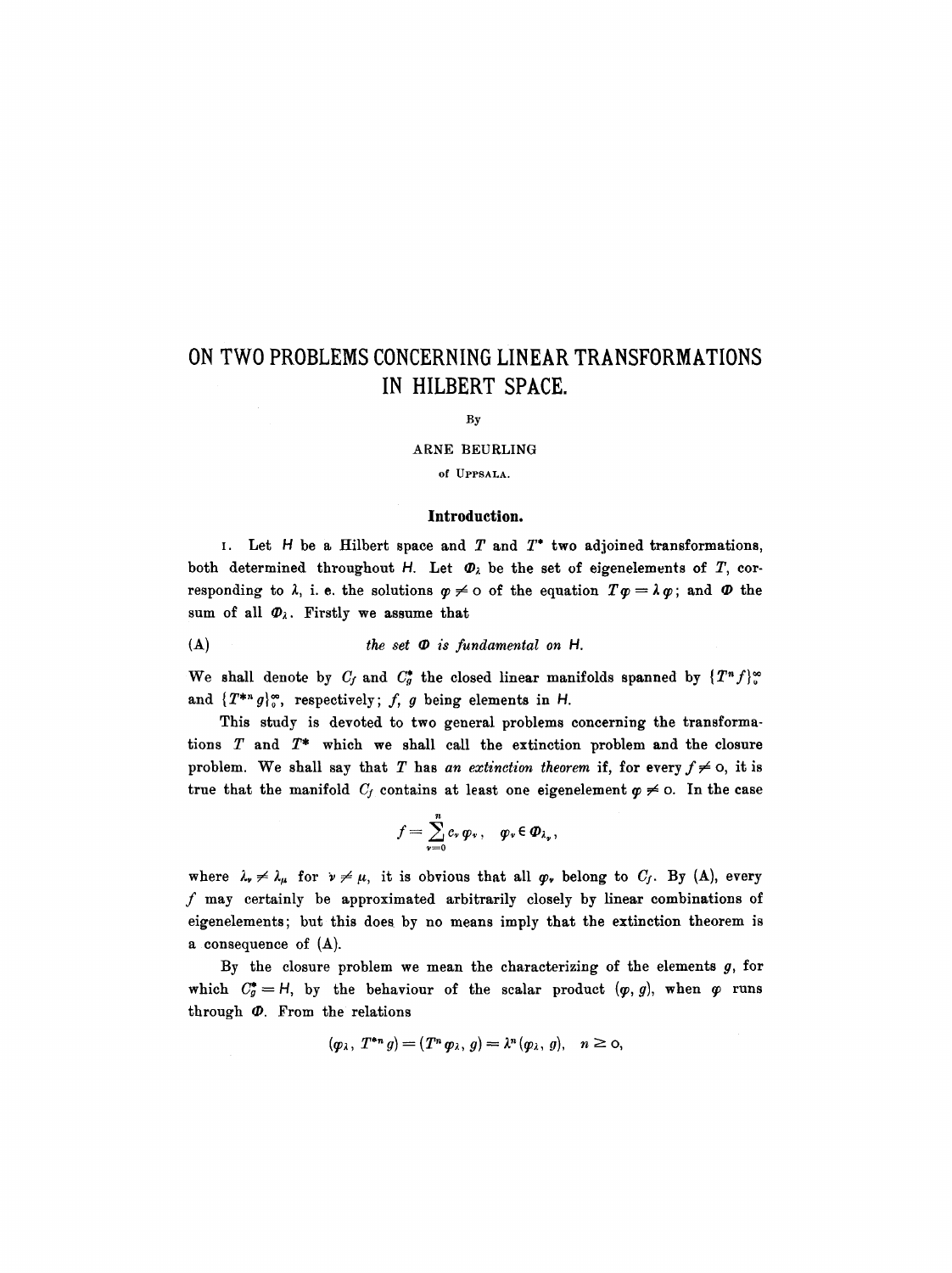it immediately follows that the condition

(1)  $(\varphi, g) \neq 0, \quad \varphi \in \varPhi$ ,

is *necessary* for closure. If this condition also is sufficient we shall, on account of a well known analogy in harmonic analysis, say that the transformation  $T^*$ will possess a *Wiener closure theorem.* 

It seems to be a very difficult undertaking to decide, in general non-trivial cases, whether these two theorems are true or not and if they are equivalent. However, under the assumptions already made, it is always true that the extinction theorem implies the Wiener closure theorem. For, if  $C_g^*$  is a proper subset of H, an element  $f \neq o$  exists, such that

$$
o = (f, T^{*n} g) = (T^n f, g), \quad n \geq o.
$$

Thus g is orthogonal to every  $h \in C_f$ , and hence to the eigenelement  $\varphi$ , which, according to the extinction theorem, must belong to  $C_f$ .

2. If we, in addition to the postulate  $(A)$ , also assume that T is isometric, the extinction theorem holds and is a simple consequence of  $\bf{v}$ . Neumann's ergodic theorem which we state in the following generalized form, due to  $F$ . Riesz<sup>1</sup> and G. Birkhoff :

*If* T is a linear isometric transformation, or a contraction  $(\|Tf\| \leq \|f\|)$ , of a *um:formly convex Banaeh space, then the limit* 

$$
\lim_{n=\infty} \frac{1}{n} \sum_{0}^{n-1} T^* f = S(f)
$$

*will exist for every element f.* 

Let us first give the following complement of this theorem. We shall say that f is orthogonal to g, or  $f \perp g$ , if

$$
||f + cg|| \geq ||f||
$$

for every complex number  $c$ . It ought to be observed that in general Banach spaces the property  $f \perp g$  does not imply  $g \perp f$ .

*If T has a fixelement*  $\varphi_0 = T \varphi_0$  that is not orthogonal to f, then the limit  $S(f)$ *will be different from the null element.* 

By the definition of orthogonality, there exists a constant  $c$  such that  $||\varphi_0 + cf|| < ||\varphi_0||$ . From this and the relations  $||S(g)|| \le ||g||$  and  $S(\varphi_0) = \varphi_0$ , it follows that

<sup>&</sup>lt;sup>1</sup> See [4] in the References and G. BIBKHOFF, *The mean ergodic Theorem*, Duke vol. 5 (1939).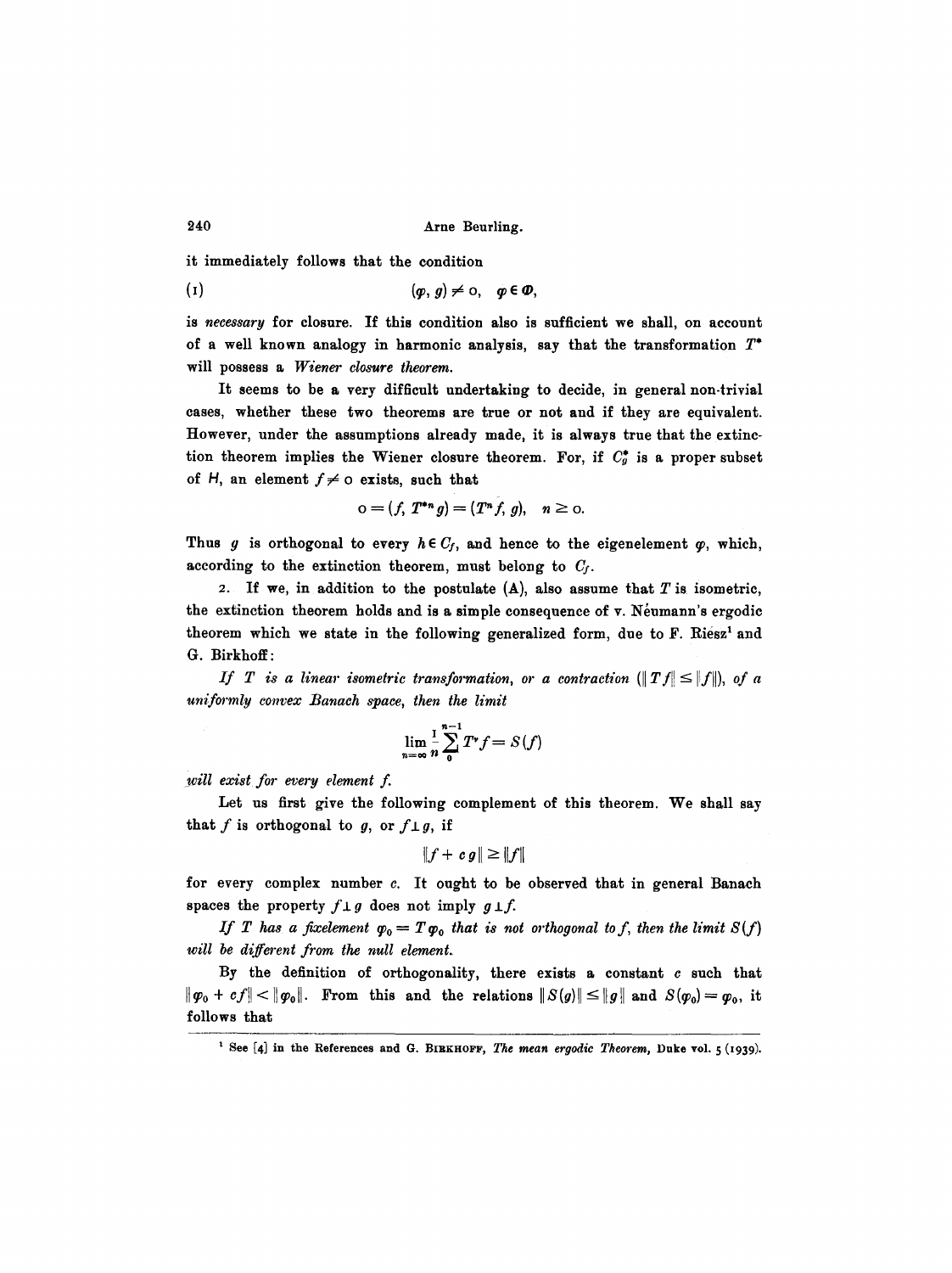$$
\|S(cf)\| = \|S(\varphi_0 + cf) - \varphi_0\| \ge \|\varphi_0\| - \|\varphi_0 + cf\| > 0,
$$

*i.e.*  $S(f) \neq o$ . We thus get the following general extinction theorem:

Let T be a linear isometric transformation of a uniformly convex Banach space, such that the set  $\Phi$  of eigenelements of  $T$  has the property:

$$
\text{(A')} \quad \mathbf{p} \perp f, \quad \mathbf{p} \in \mathbf{D} \quad implies \quad f = \text{o}.
$$

Then for every  $f \neq o$  the manifold  $C_f$  will contain at least one eigenelement  $\varphi \neq o$ .

By (A') a  $\varphi = \varphi_\lambda$  must exist which is not orthogonal to f. Since T is isometric, we will have  $|\lambda|=1$  and the operator  $T_{\lambda}=\lambda^{-1} T$  is consequently isometric too, and has  $\varphi_{\lambda}$  as fixelement. Thus

$$
S_{\lambda}(f)=\lim_{n=\infty}\frac{1}{n}\sum_{0}^{n-1}T_{\lambda}^{*}f\neq 0,
$$

and the theorem follows since  $S_{\lambda}(f)$  belongs both to  $C_f$  and  $\Phi$ .<sup>2</sup>

It is immediately seen, that the theorem holds true also for a contraction, provided that its eigenvalues lie on the unit circumference  $|\lambda| = 1$ .

3. Returning to the space H, it is now natural to consider the following case:  $T$  is a proper metric contraction, i.e.

(B) 
$$
||Tf|| \le ||f||
$$
,  $\lim_{n = \infty} ||T^n f|| = o^3$ ,

while  $T^*$  is isometric,

(C)  $||T^*f|| = ||f||.$ 

As will be seen subsequently, the class of operators subject to the conditions  $(A)$ , (B) and (C) is still too wide to admit general results concerning the extinction and closure problems. However, under the additional assumption

```
(D) at least one eigenvalue is simple,
```
the two problems may be completely discussed with the following principal results: neither the Wiener closure criterion (1), nor the extinction theorem are valid; but the Wiener closure theorem holds true in a modified form stating that the inner product  $(\varphi_{\lambda}, g)$  is different from zero and, for normalized  $\varphi_{\lambda}$ , not  $\ast$  too small  $\ast$  as  $|\lambda| \rightarrow 1$ .

Similar results will be obtained for the extinction problem.

<sup>&</sup>lt;sup>2</sup> The interest of this theorem is chiefly due to the fact that the relevant orthogonality is  $\varphi \perp f$  and not the converse but more natural  $f\perp \varphi$ . It should also be noted that at least in the ordinary LP-spaces  $(p > 1, \neq 2)$  there are subsets M having the property (A') without being fundamental.

<sup>&#</sup>x27; This latter condition may be replaced by the.following weaker assumption: **the eigenvalues**  of  $T$  are of modulus  $<$  I.

<sup>31--48173.</sup> *Acta mathematica.* 81. Imprim6 le 28 avril 1949.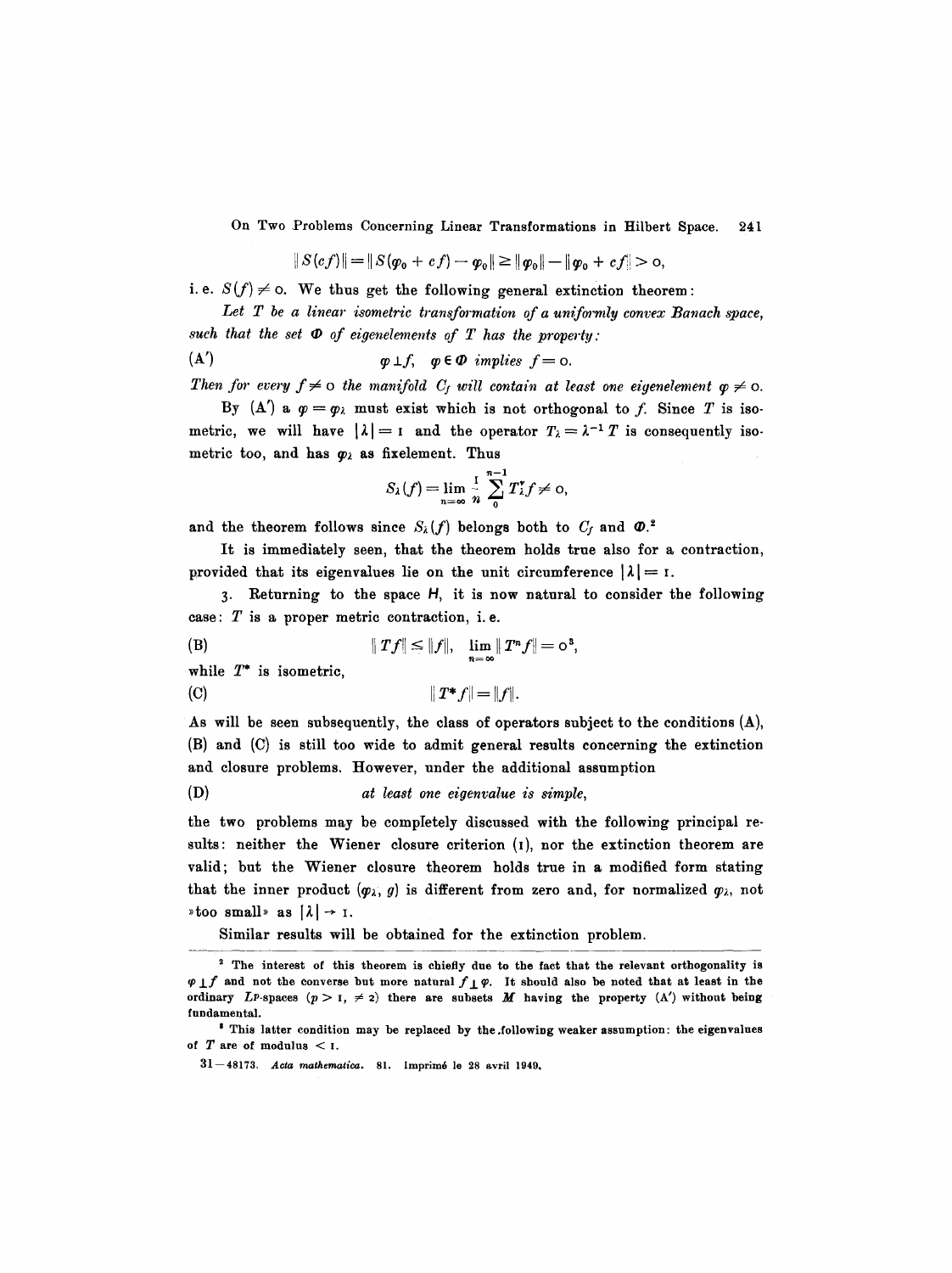#### **An Isomorphism.**

### 4. By elementary arguments we obtain the following proposition:

*The conditions (A), (B), (C), and (D), imply the existence of a complete orthonormal set*  ${e_n}^{\infty}$ , *such that* 

(2)  
\n
$$
\begin{cases}\nT e_0 = 0 \\
T e_n = e_{n-1}, \quad n \ge 1,\n\end{cases}
$$
\n(3)  
\n
$$
T^* e_n = e_{n+1}, \quad n \ge 0.
$$

The eigenvalues of T are all simple and fill the open unit circle  $|\lambda| < 1$ . The cor*responding eigenelements, normalized by the condition*  $(\varphi_n, e_0) = I$ , are of the form

$$
(\mathbf{q}) \hspace{1cm} \boldsymbol{\varphi}_{\lambda} = \sum_{0}^{\infty} \lambda^{n} \, e_{n}.
$$

In accordance with (C),

$$
(T T^* f, g) = (T^* f, T^* g) = (f, g),
$$

for every pair of elements  $f$  and  $g$ , and thus,

$$
(5) \tT T^* = I = \text{the identity.}
$$

By (D), there exists a simple eigenvalue  $\lambda = \alpha$ , which in view of (B) must be of modulus  $\lt$  1. If  $\varphi_\alpha$  is a corresponding eigenelement, then  $e_0 = \varphi_\alpha - \alpha T^* \varphi_\alpha$  will be different from the null element, since by (C),  $||e_0|| \ge ||\varphi_\alpha|| (1 - ||\alpha||)$ . In the following, we will suppose that  $\varphi_{\alpha}$  is normalized by the condition  $||e_0||=1$ . We get by (5)

(6) 
$$
T e_0 = T \varphi_a - \alpha T T^* \varphi_a = \alpha \varphi_a - \alpha \varphi_a = 0;
$$

hence  $e_0$  is an eigenelement corresponding to  $\lambda = 0$ . Putting  $e_n = T^{*n} e_0$ ,  $n \ge 0$ , it follows from (6) that, for  $n > m \ge 0$ ,

$$
(e_n, e_m) = (T^{*n} e_0, T^{*m} e_0) = (e_0, T^{n-m} e_0) = 0.
$$

In view of the normalization  $||e_0|| = I$  we then get

$$
(e_n, e_m) = \begin{cases} 0, & n \neq m, \\ 1, & n = m. \end{cases}
$$

By the definition of the set  ${e_n}_0^*$  the relations (2) and (3) are satisfied, and thus  $\varphi_{\lambda}$  defined by the series (4), really represents an eigenelement. Putting  $\lambda = \alpha$  in the series, we get back our original element  $\varphi_{\alpha}$ .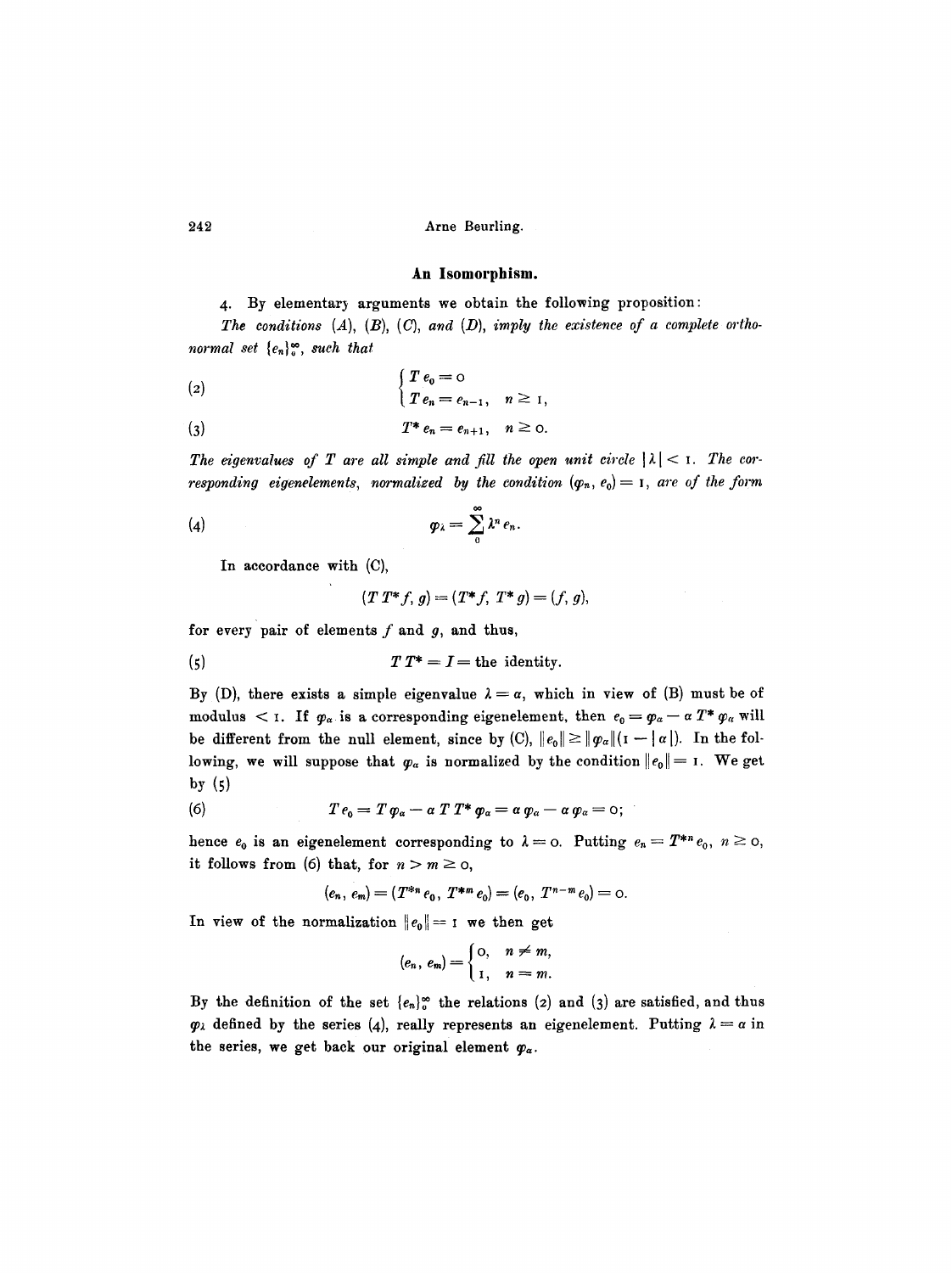It remains to prove that every eigenvalue is simple. If this is not true, there will exist a number  $\beta$ ,  $|\beta| < 1$ , such that the equation  $T\varphi = \beta\varphi$ , besides the solution  $\varphi_{\beta}$  of formula (4), also has a solution  $\varphi'_{\beta} \neq 0$ , orthogonal to  $\varphi_{\beta}$ . Starting from  $\varphi'_{\beta}$  we obtain, in the same manner as before, an orthonormal set  ${e'_n}_0^{\infty}$  with the same properties as  ${e_n}_0^{\infty}$ . Furthermore,  $(e_0, e'_0)=0$ , from which follows that  $(e_n, e'_m) = 0, n \ge 0, m \ge 0$ . Consequently, the closed linear manifold spanned by the two sets are orthogonal. On the other hand this implies that, for every  $\lambda$  in the open unit circle,  $\varphi_{\lambda}$  of formula (4) and

$$
\varphi'_\lambda=\sum_0^\infty \lambda^n e'_n,
$$

will be linearly independent eigenelements.

From the preceding discussion, it will be clear that the conditions  $(A)$ ,  $(B)$ and (C) imply that the dimension number of the set  $\mathcal{D}_\lambda$  is the same for all  $\lambda$ in the open unit circle, hence =  $\iota$  in view of (D). Since  $\Phi$  is fundamental by assumption, and (4) represents all normalized eigenelements, the set  $\{e_n\}_v^\infty$  must be complete, thus proving our proposition.

5. For every  $f \in H$  we then have

$$
f = \sum_{0}^{\infty} \overline{f}_n e_n, \quad f_n = (e_n, f),
$$
  

$$
||f||^2 = \sum_{0}^{\infty} |f_n|^2.
$$

The below scalar product, where the parameter  $\lambda$  is replaced by z,

(7) 
$$
(\varphi_z, f) = \sum_{0}^{\infty} f_n z^n \equiv f(z), \quad |z| < 1,
$$

thus transforms f into a function  $f(z)$ , holomorphic in the unit circle and satisfying the inequality

$$
\frac{1}{2\pi}\int\limits_{0}^{2\pi}\left|f(re^{i\theta})\right|^{2}d\theta\leq\left\|f\right\|^{2},\quad 0\leq r<1.
$$

According to well known properties, the radial limit

$$
f(e^{i\theta}) = \lim_{r=1-0} f(re^{i\theta})
$$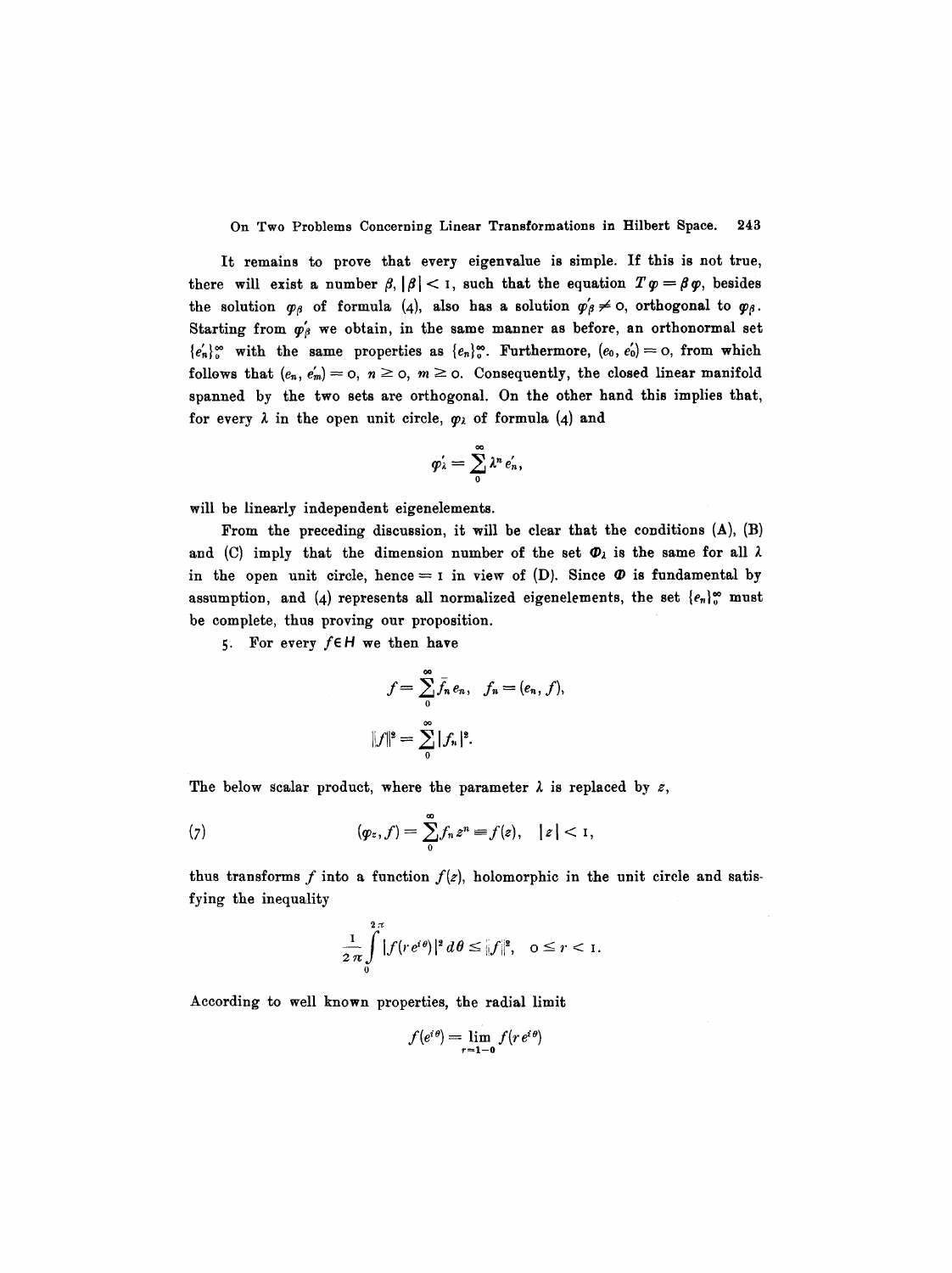exist almost everywhere, and has a summable square. Furthermore, the class of Taylor series  $f(z)$  constitutes a Hilbert space  $H$  with the scalar product

$$
\frac{1}{2\,\pi}\int\limits^{2\,\pi}_0 f(e^{i\,\theta})\,\overline{g\,(e^{i\,\theta})}\,d\,\theta
$$

and the norm  $||f|| = V(f, f)$ . By means of (7) we obtain a unitary transformation of H into H.

The operator T takes the function  $f(z)$  into

$$
Tf(z) = \frac{f(z) - f(o)}{z},
$$

while  $T^*$  takes  $f(z)$  into

$$
T^*f(z)=zf(z).
$$

The eigenelements of  $T$  in the space  $H$  are obviously the functions

$$
\frac{1}{1-\lambda\,z},\qquad |\lambda|<1\,.
$$

# **The Closure and Extinction Problems.**

6. In the space  $H$  we may formulate the closure problem in the following way :

For which functions  $f(z)$  is it true that the set

$$
(8) \qquad \qquad \{z^n f(z)\}_0^\infty
$$

is fundamental on  $H$ ? If  $f(z)$  does not possess this property, which functions are then contained in the closed linear manifold  $C_f^*$  spanned by the set (8)?

We already know that the Wiener criterion  $f(z) \neq 0, |z| < 1$ , is a necessary condition for closure. At first sight, this condition also seems to be sufficient. However, as we shall see, this is not true. On the other hand, an additional condition of the form

$$
\overline{\lim}_{r=1-0}\frac{1}{2\pi}\int\limits_{0}^{2\pi}\left|\frac{1}{f(re^{i\theta})}\right|^{p}d\theta<\infty, \quad p>0,
$$

proves to be sufficient but not necessary. By aid of a quantity  $\delta(f)$  defined in the following manner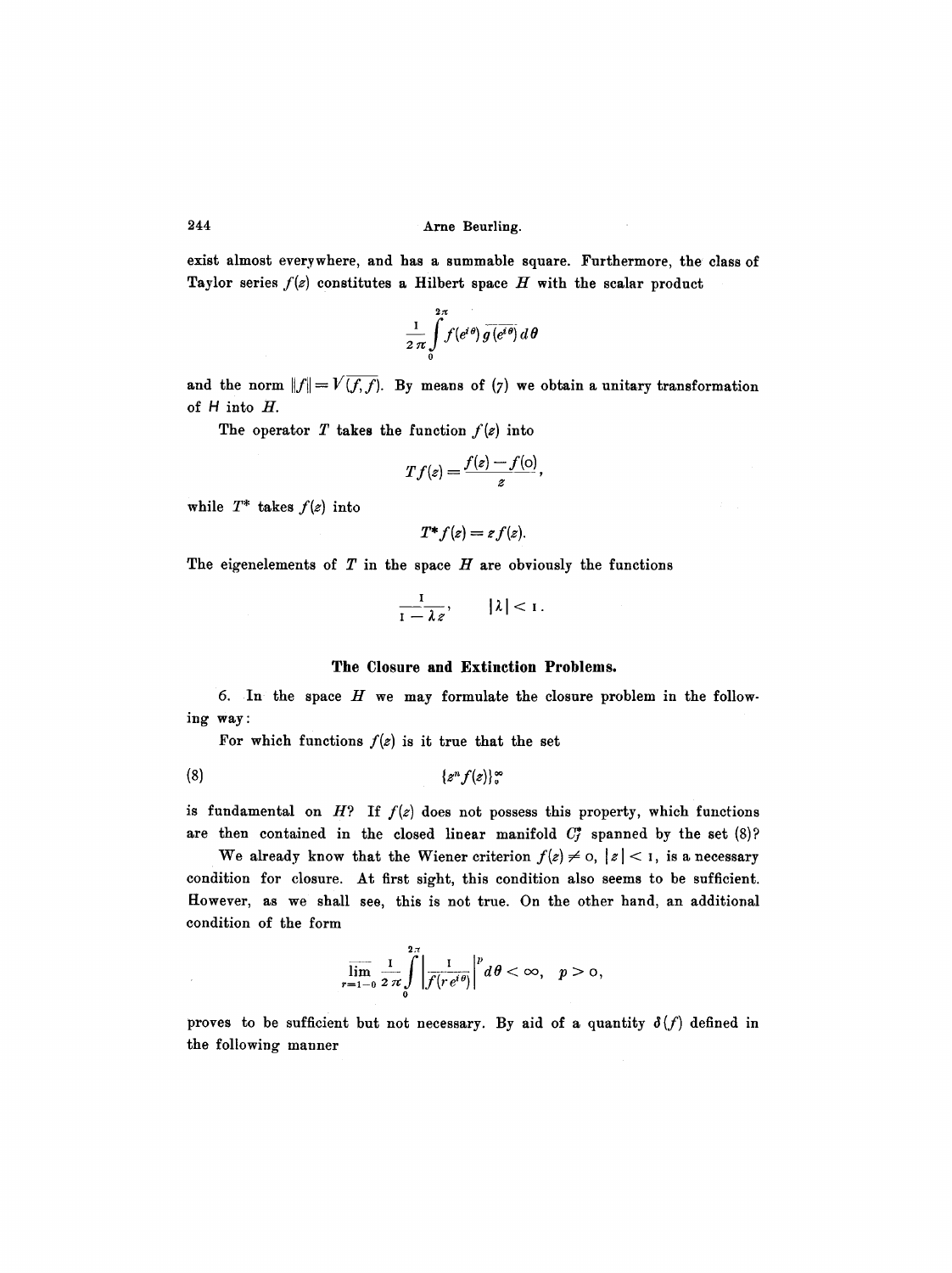$$
\delta(f) = \begin{cases} \frac{1}{2\pi} \int_0^{2\pi} \log \left| \frac{f(e^{i\theta})}{f(o)} \right| d\theta & \text{if } f(o) \neq o \\ +\infty & \text{if } f(o) = o \end{cases}
$$

the adequate condition takes the simple form  $\delta(f)=0$ . We easily see that

(10) 
$$
\lim_{r=1-0} \frac{1}{2\pi} \int_{0}^{2\pi} \log \left| \frac{f(e^{i\theta})}{f(r e^{i\theta})} \right| d\theta \ge 0
$$

holds true if  $f \neq 0$ . The relation  $\delta(f)=0$  thus requires both that

$$
\lim_{r=1-0} \frac{1}{2\pi i} \int_{0}^{2\pi} \log \left| \frac{f(r e^{i\theta})}{f(0)} \right| d\theta = 0
$$

*i. e.*  $f(z)$  has no zeros in the unit circle, and that the limit (10) vanishes, which means that  $|f(z)|$  is not allowed to be very small as  $|z| \rightarrow 1$ .

7' By the proof, we shall avail ourselves of some well known properties, essentially due to Herglotz, F. and M. Riesz and R. Nevanlinna<sup>4</sup>, concerning harmonic and analytic functions. Here we shall not express these results in their original scope, but in a modified form appropriate for our special purpose.

Let  $f(z) \neq 0$  be holomorphic for  $|z| < 1$  and subject to a Hardy condition

(11) 
$$
\overline{\lim}_{r=1-0} \frac{1}{2\pi} \int_{0}^{2\pi} |f(re^{i\theta})|^p d\theta < \infty, \quad p > 0.
$$

The radial limit  $f(e^{i\theta})$  then exists almost everywhere and log  $|f(e^{i\theta})|$  is summable. Let us put

(12) 
$$
f_1(z) = \exp\left\{\frac{1}{2\pi}\int\limits_0^{2\pi} \log |f(e^{i\theta})| \frac{e^{i\theta} + z}{e^{i\theta} - z} d\theta + i a\right\}
$$

where *a* is the argument of the first nonvanishing Taylor coefficient of  $f(z)$ . The following important inequality,

(13) 
$$
|f(z)| \leq |f_1(z)|, |z| < 1,
$$

holds always true, and the function  $f_0(z)$  defined by the relation

$$
(14) \t\t f(z) = f_0(z) f_1(z),
$$

<sup>4</sup> See [3] Chap. VII, also for further references.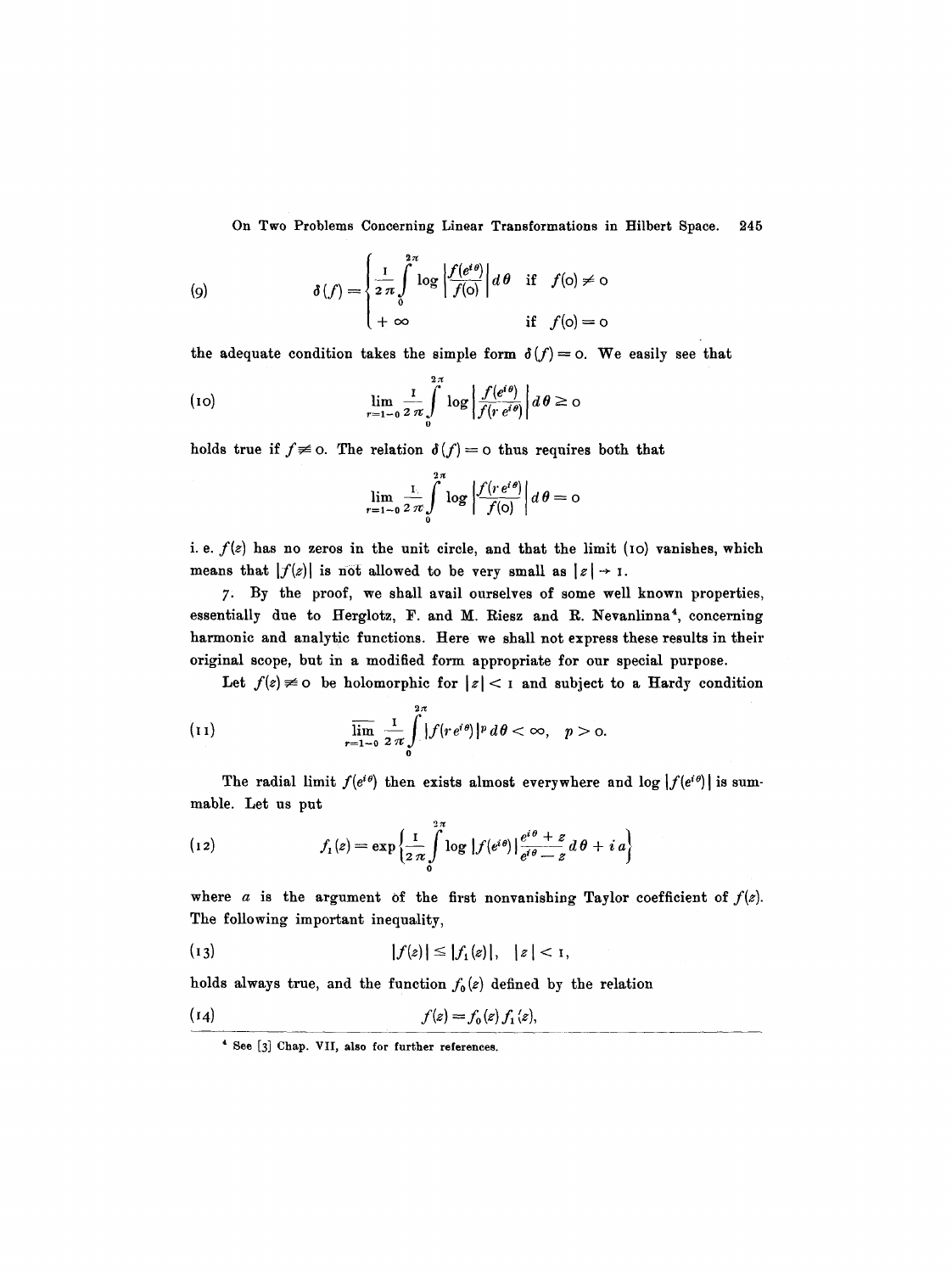will then have the properties,

$$
|f_0(z)| \leq I, \qquad |z| < I,
$$

(16) 
$$
\lim_{r=1-0} |f_0(re^{i\theta})| = 1
$$
 p. p.

In view of the normalization of  $f_1(z)$ , the first nonvanishing Taylor coefficient of  $f_0(z)$  will be real and positive. The general expression for a function of this type is

(17) 
$$
f_0(z) = \prod \frac{a_v - z}{1 - z \bar{a}_v} \frac{\bar{a}_v}{|a_v|} \exp \left\{-\int \limits_0^{2\pi} \frac{e^{i\theta} + z}{e^{i\theta} - z} d\alpha\right\},
$$

where

$$
\Sigma(1-|a_{\nu}|)<\infty, \quad |a_{\nu}|<1,
$$

and where  $\alpha = \alpha(\theta)$  is a real nondecreasing bounded function, whose points of increase form a set of at most zero measure. If some of the  $a_r$ 's are zero, we define the corresponding factors in the Blaschke product as  $z$ . In special cases both the Blaschke product and the exponential factor may, of course, be reduced to the constant I.

A function which can be expressed in the form (12), where  $U(\theta) = \log |f(e^{i\theta})|$ is summable, we shall call an *outer function*, whereas a function of the form (17) shall be called an *inner function*. The special functions  $f_1$  and  $f_0$  defined above, shall be termed the *outer factor* and the *inner factor* of f respectively. This decomposition is obviously uniquely determined if  $f \neq 0$ , and will be referred to as the Factorization Lemma.

8. Let now

$$
g_0(z) = \prod \frac{b_v - z}{1 - z \overline{b}_v} \frac{\overline{b}_v}{b_v} \exp \left\{-\int_0^2 \frac{e^{i\theta} + z}{e^{i\theta} - z} d\beta\right\}
$$

be another inner function. When  $g_0/f_0$  is bounded in the unit circle, then it obviously is an inner function too, and we shall call  $f_0$  a divisor of  $g_0$ . For this it is necessary and sufficient that  $\{a_{\nu}\}\$ is a subset of  $\{b_{\nu}\}\$  and that  $\beta-\alpha$  is nondecreasing. In the general case we define the largest common factor of  $f_0$  and  $g_0$ as the inner function

$$
h_0(z) = \prod \frac{c_v - z}{1 - z \bar{c}_v} \frac{\bar{c}_v}{c_v} \exp \left\{-\int \frac{e^{i\theta} + z}{e^{i\theta} - z} d\gamma\right\}
$$

246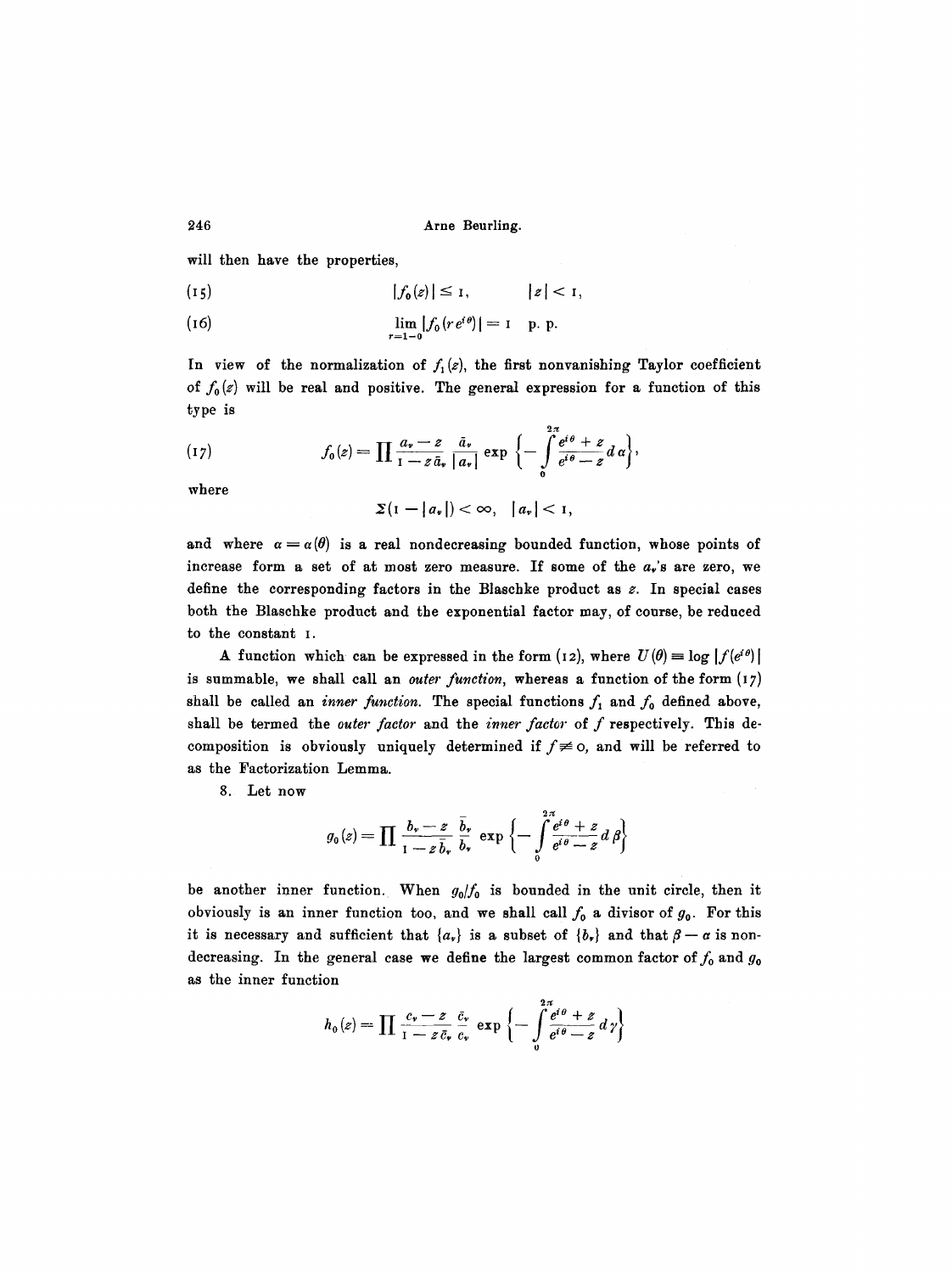where  ${c<sub>r</sub>}$  is the intersection of the sets  ${a<sub>r</sub>}$  and  ${b<sub>r</sub>}$  and the connection between  $\gamma$ ,  $\alpha$  and  $\beta$  (considered as nonnegative and completely additive setfunctions) is such that  $\gamma$  is the largest common minorant of  $\alpha$  and  $\beta$ . It is easily seen that  $h_0$  has the following characteristic property: if z is a point in the unit circle such that  $|f_0(z)| + |g_0(z)| \neq 0$ , then  $|h_0(z)| < |k_0(z)|$  for any inner function  $k_0 \neq k_0$ which is a divisor of both  $f_0$  and  $g_0$ . In the case  $h_0 \equiv 1$ , we shall say that  $f_0$ and *go* are without common factor.

Again, supposing that  $f$  and  $g$  are two functions, satisfying a condition (11) and  $\neq$  o, we may write

$$
\frac{f}{g} = \frac{f_0}{g_0} \cdot \frac{f_1}{g_1}.
$$

If  $h_0$  is the largest common factor of  $f_0$  and  $g_0$ , we have  $f_0 = h_0 F_0$  and  $g_0 = h_0 G_0$ and obtain

$$
\frac{f}{g} = \frac{F_0}{G_0} \cdot H_1
$$

where  $H_1 = f_1/g_1$  is an outer function and  $F_0$ ,  $G_0$  are inner functions without common factor. Obviously these three functions are all uniquely determined.

Regarding the quantity  $\delta(f)$ , we have  $\delta(f_1) = o$  for every outer function. Hence

$$
\delta(f) = \delta(f_0) + \delta(f_1) = \delta(f_0).
$$

For inner function, on the other hand,

$$
\delta(f_0)=\log\frac{1}{f_0(\phi)}=\sum\log\frac{1}{|a_*|}+\int\limits_0^{2\pi}d\,\alpha\geq 0.
$$

The relation  $\delta(f)=0$  thus implies that the inner factor of f reduces to the constant I.

9. The two problems, raised at the beginning of this chapter, will now be completely solved by the following:

**Theorem I.** Let  $f, g \in H$  and be  $\neq$  0. Then g will belong to the manifold  $C_f^*$  when, and only when, the inner factor of f is a divisor of the inner factor of g.

The stated closure criterion  $\delta(f)=o$  is obviously a consequence of this theorem, since the property  $C_f^* = H$  demands that the inner factor  $f_0$  of f is a divisor of any inner function which can only be true if  $f_0 \equiv 1$ , i.e. if  $\delta(f) = 0$ .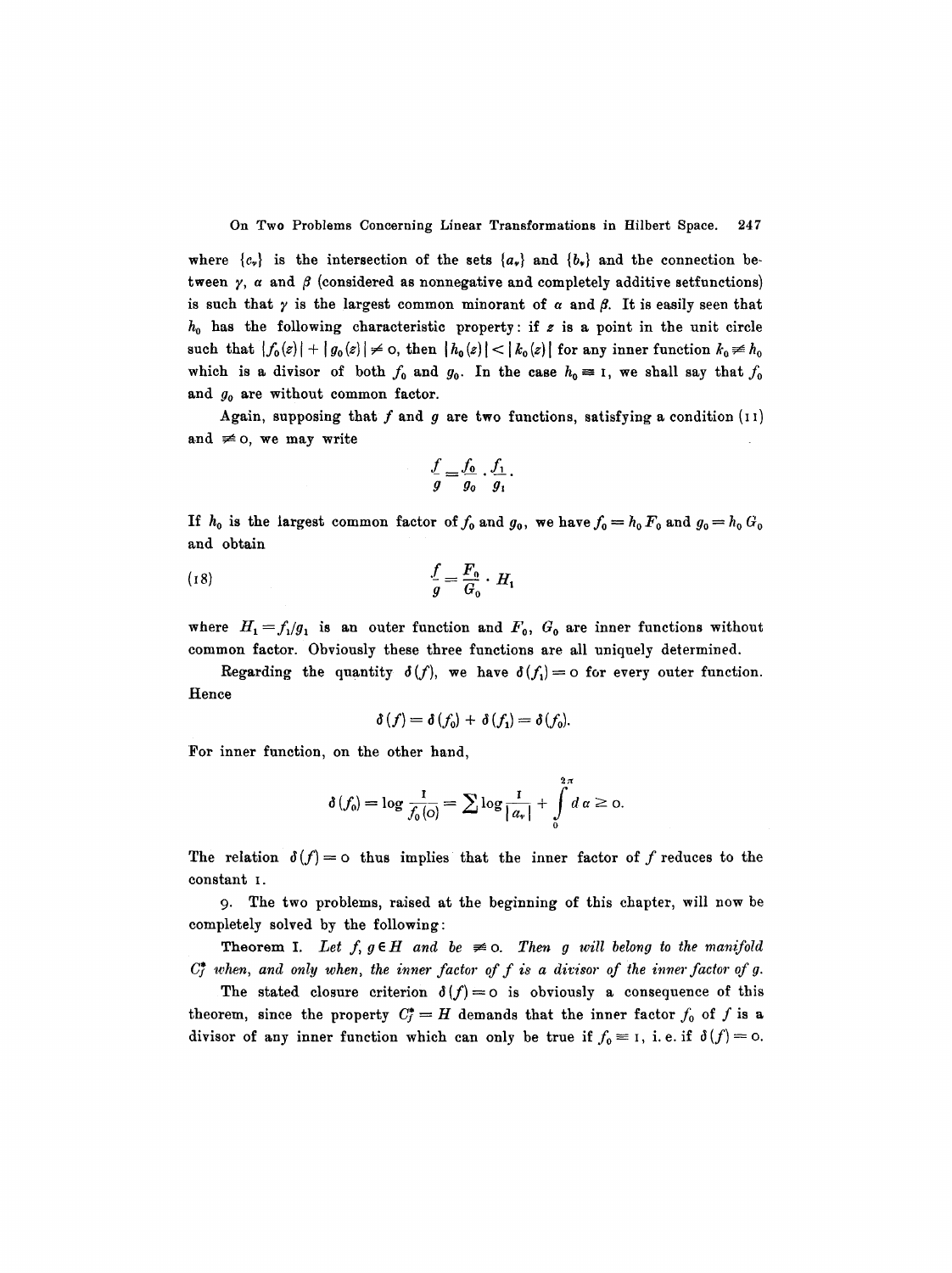Let us first prove that  $g \in C_f^*$  if  $f_0$  is a divisor of  $g_0$ . To this end, it is sufficient to prove that to every  $\varepsilon > 0$ , a polynominal p may be found such that

$$
\|p f-g\|<\varepsilon.
$$

But  $|f_0(e^{i\theta})|$  = 1 almost everywhere, and  $g_0/f_0=h_0$  is an inner function, hence

$$
\|p f - g\| = \|p f_1 - h_0 g_1\|
$$

and it is thus sufficient to prove that  $C^*_{j_i} = H$  i.e. that the equations

$$
(19) \qquad \qquad (T^*n f_1, k) = 0, \quad n \ge 0
$$

have no solution  $k \in H$  other than  $k = o$ . Let us put

$$
c_n=\frac{1}{2\,\pi}\int\limits_0^{2\,\pi}f_1\left(e^{i\,\theta}\right)\,\overline{k\left(e^{i\,\theta}\right)}\,e^{-\,i\,n\,\theta}\,d\,\theta.
$$

By (19),  $c_n=0$ ,  $n\leq 0$ , and consequently

(20) 
$$
f_1(e^{i\theta})\overline{k(e^{i\theta})}\sim \sum_1^{\infty}c_n e^{in\theta},
$$

where  $\sim$  is the common symbol in the theory of Fourier series. Since the left hand member in (20) is a summable function, the Taylor series

(21) 
$$
\psi(z) = \sum_{1}^{\infty} c_n z^n, \quad |z| < 1,
$$

has the following well known properties,

(22) 
$$
\psi(e^{i\theta}) = \lim_{r=1} \psi(r e^{i\theta}) = f_1(e^{i\theta}) \overline{k(e^{i\theta})} \quad p. p.
$$

(23) 
$$
\lim_{r=1-0} \frac{1}{2\pi} \int_{0}^{2\pi} |\psi(e^{i\theta}) - \psi(r e^{i\theta})| d\theta = 0.
$$

According to the Factorization Lemma we get, if  $k_1$  and  $\psi_1$  denote the outer factors of  $k$  and  $\psi$ , respectively,

$$
|\psi(z)| \leq |\psi_1(z)| = |f_1(z)| |k_1(z)|, |z| < 1.
$$

Hence

$$
\left|\frac{\psi(z)}{f_1(z)}\right| \leq |k_1(z)|, \quad |z| < 1,
$$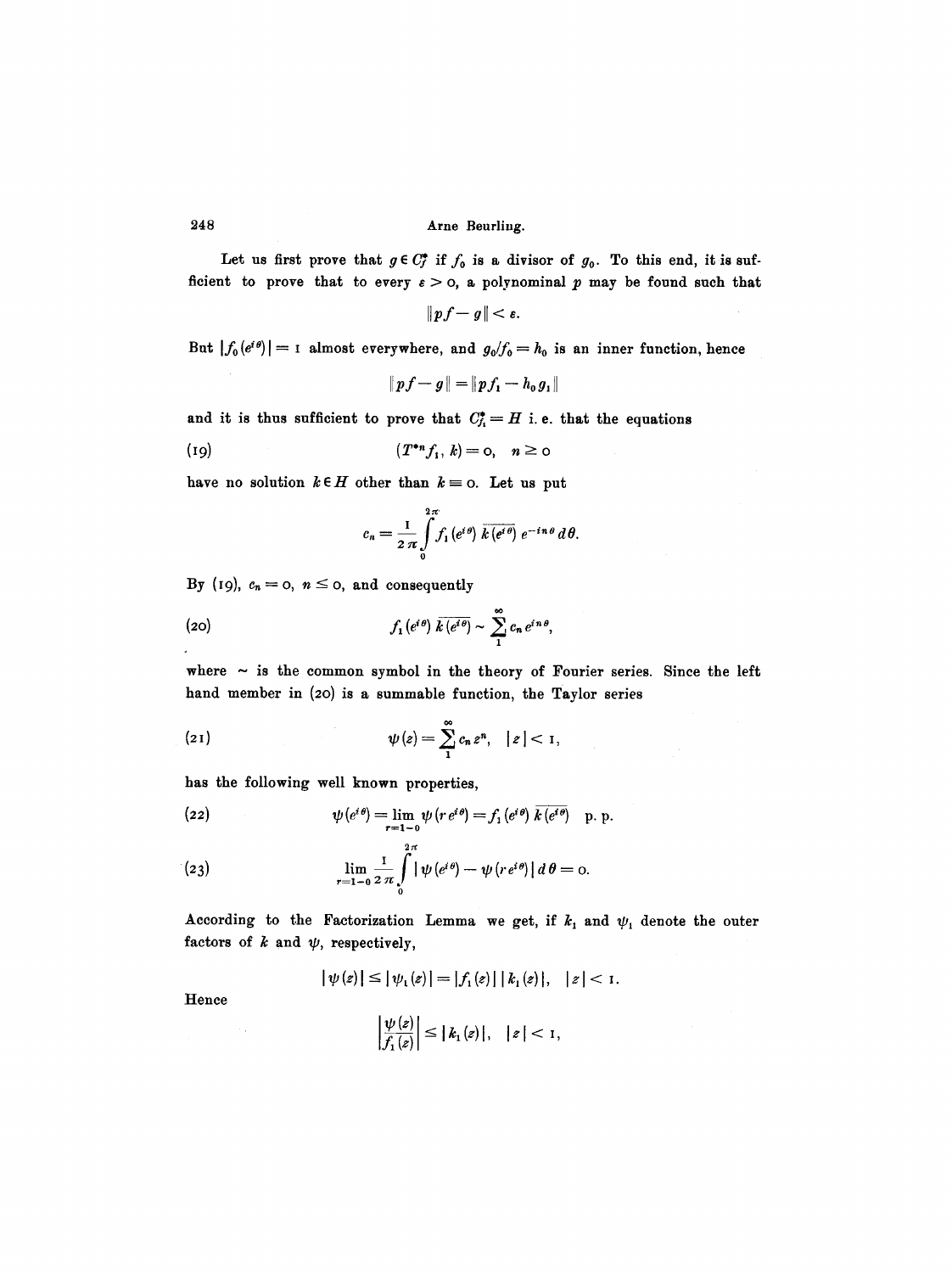and the function  $\psi/f_1$  then belongs to H and vanishes at the origin. It then follows from (22) that

(24) 
$$
o = \frac{1}{2\pi} \int_{0}^{2\pi} \frac{\psi(e^{i\theta})}{f_1(e^{i\theta})} e^{in\theta} d\theta = \frac{1}{2\pi} \int_{0}^{2\pi} \overline{k(e^{i\theta})} e^{in\theta} d\theta, \quad n \ge 0.
$$

Again, since  $k \in H$ ,

$$
o=\frac{1}{2\pi}\int\limits_{0}^{2\pi}k\left(e^{i\theta}\right)e^{in\theta}\,d\,\theta,\quad n\geq 1.
$$

By taking the conjugate value of (24), we see that all the Fourier coefficients of  $k(e^{i\theta})$  vanish; thus  $k \equiv$  0 and  $C_f^* = H$ .

We still have to prove that g cannot belong to  $C^*_r$  if  $g_0$  is not divisible by  $f_0$ . To this end, let  $m(r)$  denote the minimum of  $|f_0(z)|$  on the circle  $|z| = r < 1$ , and let r be a fixed value such that  $m(r)=m > 0$ . Under the assumption  $g \in C^*$ there will, for every  $\varepsilon > 0$ , exist a polynomial  $p = p_{r,\varepsilon}$ , such that  $||p f - g|| < \varepsilon m$ . Hence for  $|z| = \varrho$ ,  $0 \leq \varrho \leq 1$ ,

(25) 
$$
\frac{1}{2\pi}\int\limits_{0}^{2\pi}\left|p\left(z\right)f(z)-g\left(z\right)\right|^{2}d\theta<\epsilon^{2}m^{2}.
$$

Putting  $g_0/f_0=h$ , we get on the circle  $|z|=r$ 

(26) 
$$
\frac{1}{2 \pi} \int_{0}^{2\pi} |p(z) f_1(z) - h(z) g_1(z)|^2 d\theta < \epsilon^2
$$

and obtain, for  $|z|=r$ , by Minkowsky's inequality,

(27) 
$$
\frac{1}{2\pi}\int_{0}^{2\pi} |h(z) g_1(z)|^2 d\theta < (||g|| + \varepsilon (1+m))^2.
$$

From this it is obvious that the function  $hg_1$  must belong to  $H$ , and since  $|h(e^{i\theta})|=1$  almost everywhere,  $g_1$  must be the outer factor of  $h g_1$ , and thus h its inner factor. Then  $g_0$  is divisible by  $f_0$ , which ends the proof.

In the preceding we have seen that the inner factor of  $f$  is of decisive importance for the properties of the set  $C^*_r$ . Thus it follows from Theorem I that a function generates the same manifold as its inner factor, i.e.  $C^*_j = C^*_j$ . More generally,  $C_f^*$  and  $C_g^*$  are identical when, and only when  $f_0$  is a divisor of  $g_0$ , and conversely,  $g_0$  a divisor of  $f_0$ , which will occur only when  $f_0 = g_0$ .

32-48173. Acta mathematica. 81. Imprimé le 28 avril 1949.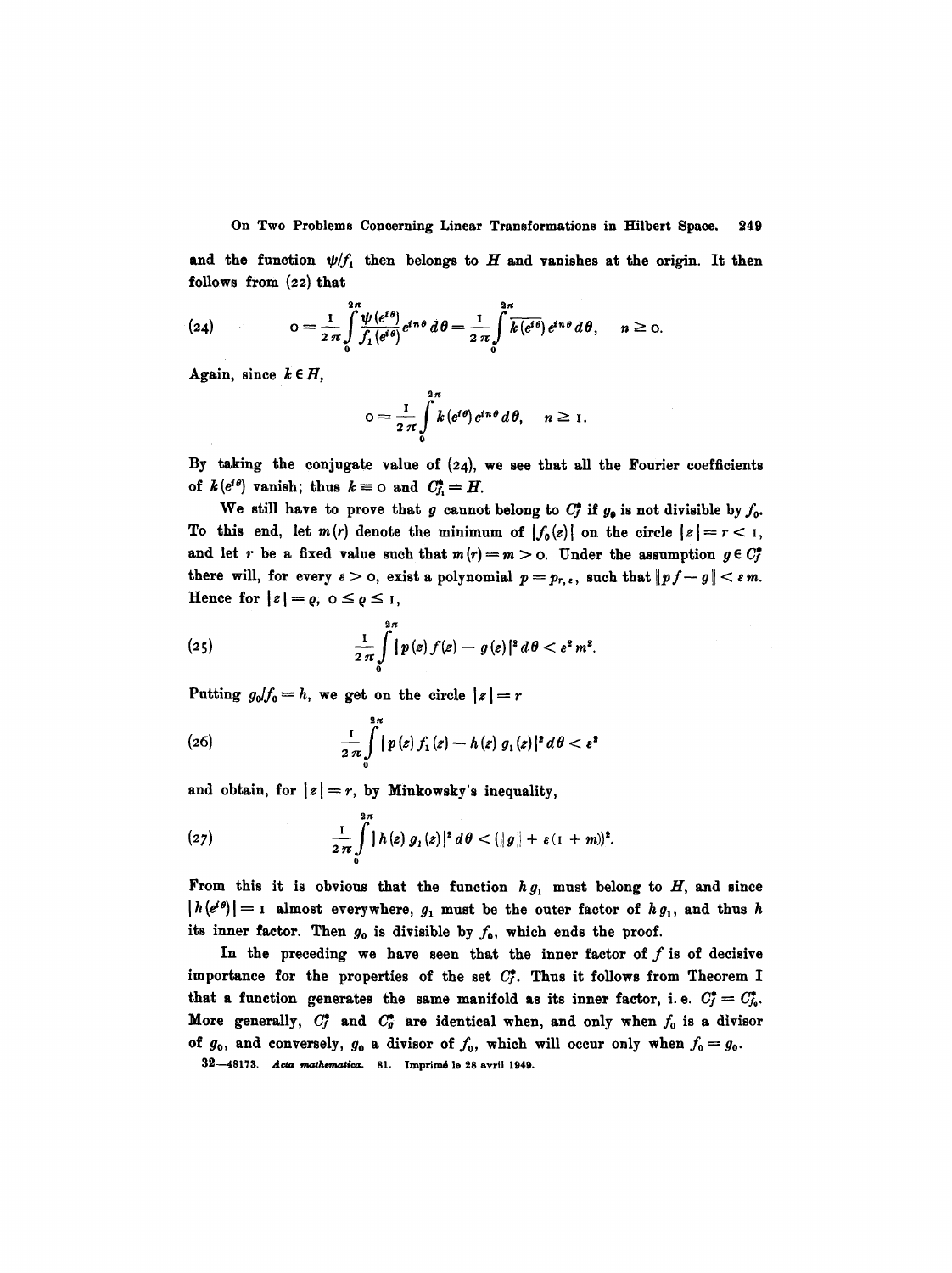IO. Now we shall see that the inner factor, together with the quantity  $\delta(f)$ , besides their function-theoretical definition, also may be characterized by certain minimum properties in the manifold  $C_f^*$ . If e denotes the unit element  $(e(z)=1)$ , we have

(28)  $T^{*n}e=z^n, n=0, 1, 2, ...$ 

and, if d is the distance from e to  $C_f^*$ , then the condition  $d=0$  is obviously both necessary and sufficient for closure. In this case we have  $f_0 = e$ ; in the general case the following holds true:

*multiplied by the constant*  $V_1 - d^2$ . The quantities  $d$  and  $\delta = \delta(f)$  are connected *by the relation*  **Theorem II.** The projection of e on  $C_f^*$  coincides with the inner factor  $f_0$  of  $f$ 

$$
d^2=1-e^{-2\delta}.
$$

*If f(z) vanish with its first*  $p-1$  *derivatives at the origin then the projection of*  $T^*P e = z^p$  on  $C_f^*$  falls on  $V I - d_p^* f_0$ , where  $d_p$  is the distance from  $z^p$  to  $C_f^*$ .

By the proof of the first part of the theorem, we disregard the case  $f(0)=0$ as being trivial, since  $d = 1$ ,  $\delta = \infty$ . Let us then assume  $f(0) \neq 0$  and let g be the projection of e on  $C_f^*$ . Obviously  $g-e$  must be orthogonal to all elements of  $C_f^*$ , hence in particular, to  $\{T^{*n} g\}_{\circ}^{\infty}$ , which yields,

(30) 
$$
\frac{1}{2\pi} \int_{0}^{2\pi} \overline{\left(g(e^{i\theta}) - 1\right)g(e^{i\theta})} \ e^{in\theta} d\theta = 0, \quad n \ge 0,
$$

$$
(31) \qquad \frac{1}{2 \pi} \int_{0}^{2\pi} |g(e^{i\theta})|^2 e^{in\theta} d\theta = \frac{1}{2 \pi} \int_{0}^{2\pi} g(e^{i\theta}) e^{in\theta} d\theta = \begin{cases} g(0), & n = 0 \\ 0, & n \ge 1. \end{cases}
$$

By taking the conjugate part of this integral, we see that the Fourier series of  $|g(e^{i\theta})|^2$  reduces to the constant term  $g(0)$  and therefore,

$$
|g(e^{i\theta})|^2 = g(o) \quad p. p.
$$

from which follows,

(32) 
$$
\delta(g) = \frac{1}{2} \log \frac{1}{g(o)}
$$

(33) 
$$
d^{2} = I - g(0) = I - e^{-2\delta(g)}.
$$

Let us now compare  $g(z)$  with the function  $h(z) = f_0(0) f_0(z)$ ;  $f_0$  being the inner factor of  $f$ . A simple computation yields

(34) 
$$
||h - e||^2 = 1 - f_0^2(0) = 1 - e^{-2\delta(f_0)}
$$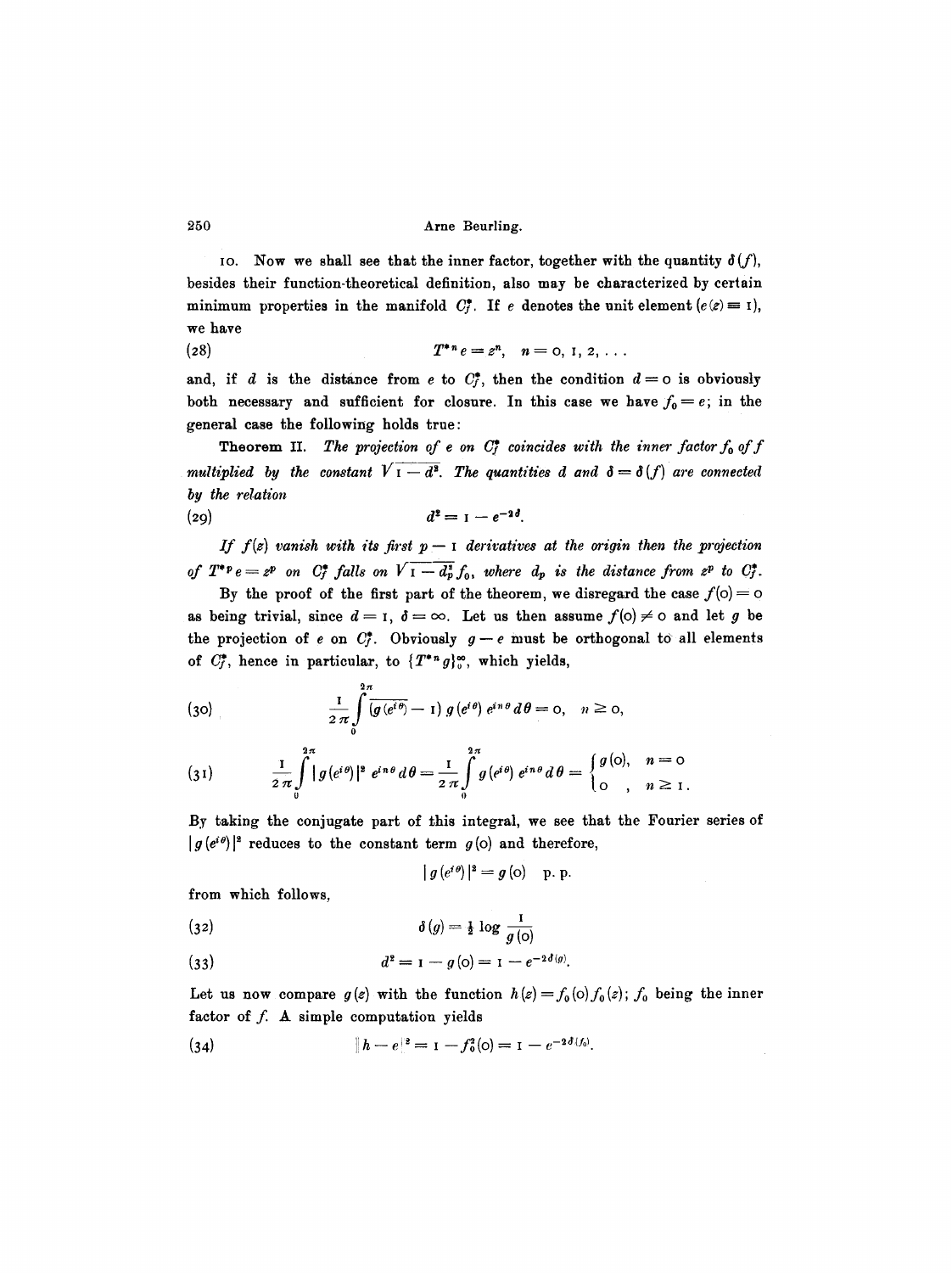Since  $f_0$  must be a divisor of the inner factor of *g,*  $\delta(g) \geq \delta(f_0)$ ; hence, by (33) **and (34),** 

(35) 
$$
\|h - e\| \le \|g - e\| = d.
$$

On the other hand, it follows from the definition of  $g$  that

$$
||h-e|| \geq ||g-e||.
$$

Then the sign of equality must hold in  $(35)$ , which implies  $h=g$ , since the manifold  $C_f^*$  is linear and the Hilbert space is uniformly convex. Thus,

$$
g(z) = f_0(0) f_0(z) = V_1 - d^2 f_0(z),
$$

and the first part of the theorem is established.

As for the latter part of the theorem, let  $H_p$  be the subset of  $H$  consisting of all functions that vanish with their  $p-1$  first derivatives at the origin. The transformation defined as a multiplication by  $z^{-p}$  is then isometric and determined throughout  $H_p$ . From this it is clear, that the second part of the theorem is a consequence of the properties already proved. Let us only note that if  $f_0(z) = a_p z^p + \ldots, a_p \ge 0$ , then

(36) 
$$
d_p^2 = 1 - a_p^2,
$$

and  $g_p(z)=a_p f_0(z)$ ,  $g_p$  being the projection of  $z^p$  on  $C_f^*$ .

Theorem III. The closed linear manifold  $C_{f,g}^*$  spanned by the sets

$$
\{z^n f(z)\}_{0}^{\infty}, \quad \{z^n g(z)\}_{0}^{\infty},
$$

where f,  $g \neq o$ , *is identical with*  $C_{h_0}^{\bullet}$  generated by the largest common divisor  $h_0$  to *the inner factors of f and g.* 

Firstly, let us prove that  $h_0 \in C^*_{f,g}$ ; i.e. for every  $\varepsilon > 0$  polynomials p and q exist such that  $||pf+qg-h_0|| < \varepsilon$ . Putting

$$
f = f_0 f_1 = h_0 F_0 f_1 \equiv h_0 F
$$
  

$$
g = g_0 g_1 = h_0 G_0 g_1 \equiv h_0 G,
$$

 $F_0$  and  $G_0$  will, by assumption, be inner functions without common factor. Hence

$$
\|p f + q g - h_0\| = \|p F + q G - 1\|
$$

and it is then sufficient to prove that  $C_{F,G} = H$ .

If this is not true an  $h \neq 0$  will exist, orthogonal to  $\{z^n F(z)\}\circ_{\alpha}^{\infty}, \{z^n G(z)\}\circ_{\alpha}^{\infty}.$ Putting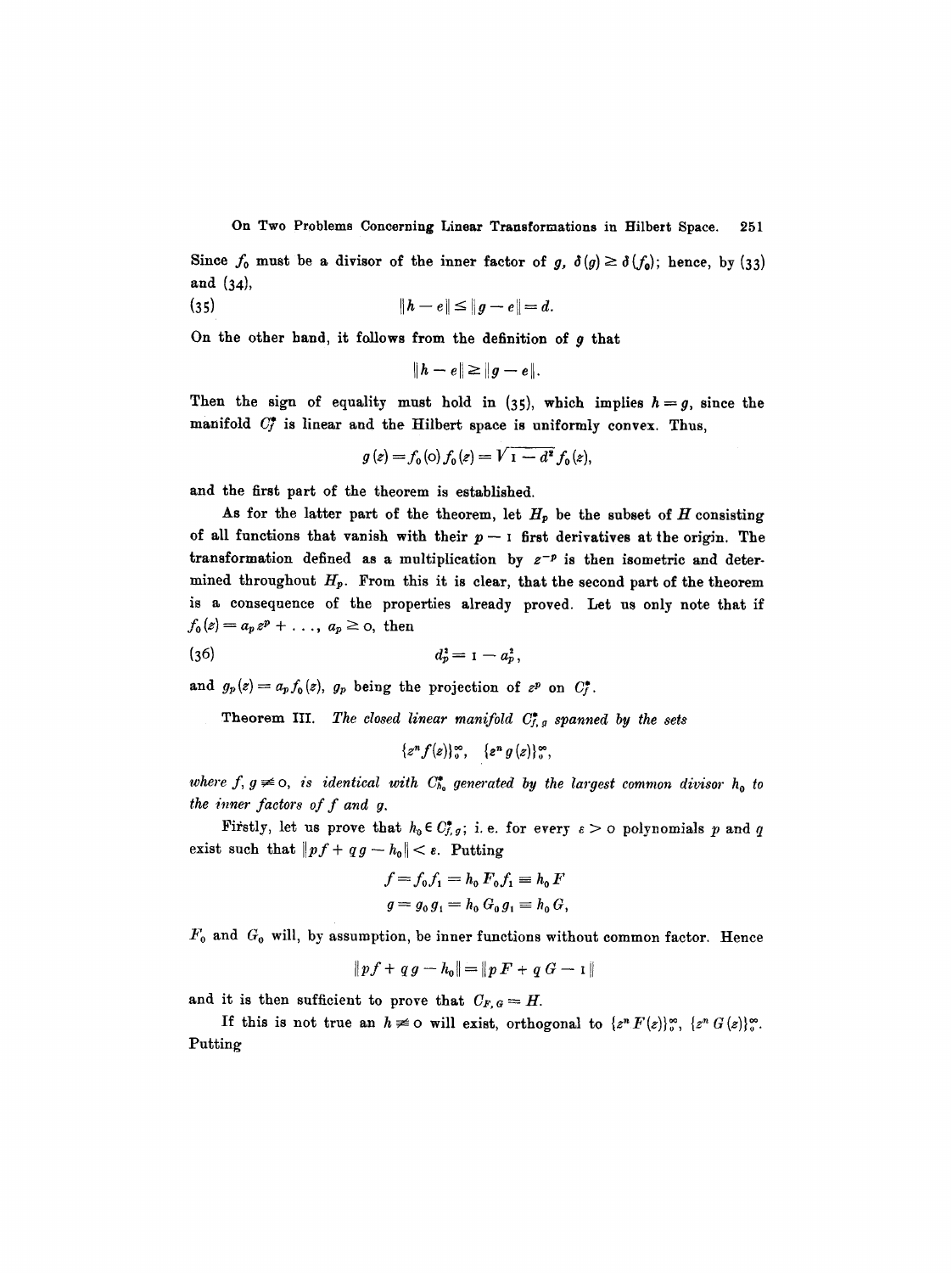$$
a_n = \frac{1}{2 \pi} \int_{0}^{2\pi} \overline{h(e^{i\theta})} F(e^{i\theta}) e^{-in\theta} d\theta,
$$
  

$$
b_n = \frac{1}{2 \pi} \int_{0}^{2\pi} \overline{h(e^{i\theta})} G(e^{i\theta}) e^{-in\theta} d\theta,
$$

we thus have  $a_n=b_n=0, n\leq 0$ , and the functions

$$
\varphi(z) = \sum_{1}^{\infty} a_n z^n, \quad |z| < 1,
$$
\n
$$
\psi(z) = \sum_{1}^{\infty} b_n z^n, \quad |z| < 1,
$$

will possess the same properties as  $\psi(z)$  of formula (21). Since the radial limits  $F(e^{i\theta})$  and  $G(e^{i\theta})$  may vanish only on sets of measure zero, we have almost everywhere,

$$
\lim_{r=1-0} \frac{\varphi(r e^{i\theta})}{F(r e^{i\theta})} = \overline{h(e^{i\theta})},
$$
  

$$
\lim_{r=1-0} \frac{\psi(r e^{i\theta})}{G(r e^{i\theta})} = \overline{h(e^{i\theta})},
$$

and thus the quotients  $\varphi/F$  and  $\psi/G$  will represent one and the same meromorphic function  $m(z)$  in the unit circle. According to (18) we may now write,

$$
m=\frac{k_0}{l_0}m_1,
$$

where  $k_0$  and  $l_0$  are inner functions without common factor, and  $m_1$  an outer function such that  $|m_1(e^{i\theta})| = |h(e^{i\theta})|$ . Putting  $\varphi = \varphi_0 \varphi_1$  and  $\psi = \psi_0 \psi_1$ , we thus obtain

$$
\frac{\varphi_0 \varphi_1}{F_0 f_1} = \frac{\psi_0 \psi_1}{G_0 g_1} = \frac{k_0}{l_0} m_1.
$$

Hence

$$
F_0 = \frac{\varphi_0 l_0}{k_0}, \quad G_0 = \frac{\psi_0 l_0}{k_0}.
$$

The inner functions  $\varphi_0$  and  $\psi_0$  must then be divisible by  $k_0$ . This implies that  $l_0$  is a common factor of  $F_0$ ,  $G_0$ , and therefore,  $l_0$  must be = 1. Accordingly, the function  $m$  not only is holomorphic in the unit circle, but it in addition also belongs to the space H, which, as has been previously shown, implies that  $h \equiv o$ .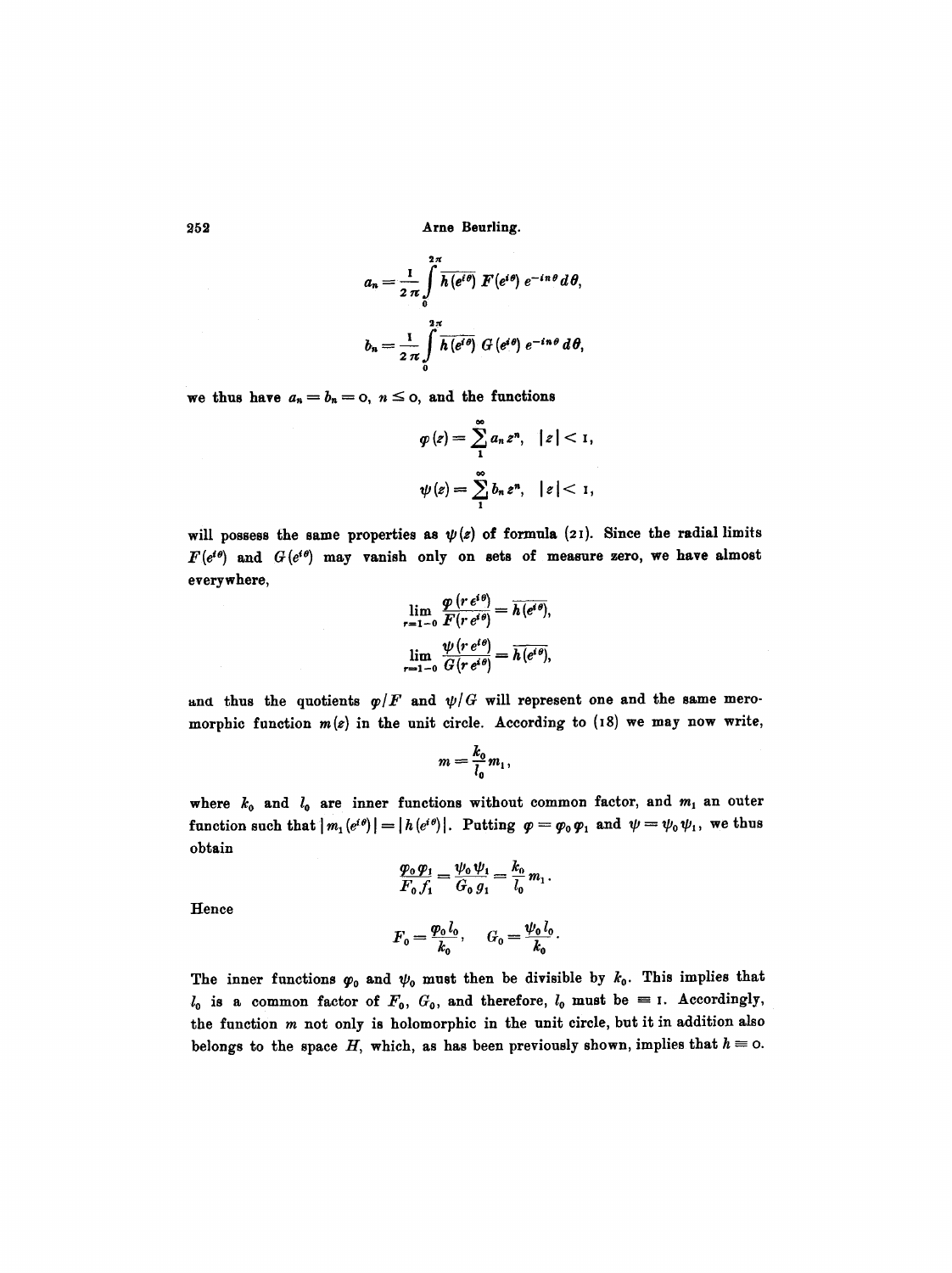The function  $h_0$  therefore belongs to  $C_{f,g}^*$ . Then, by Theorem I,  $C_{h_0}^* < C_{f,g}^*$ . Let us now assume that  $k=k_0k_1$  is an arbitrary function belonging to  $C^*_{f,g}$ . Then for every  $\varepsilon > 0$ , we can determine two polynomials p and q such that  $\|pf+ qg-k\| < \varepsilon$ . In the same way as in Section 9, this leads to the boundedness of the quotient  $k_0/h_0$ ; i.e.  $k_0$  is divisible by  $h_0$ , which according to Theorem I, implies  $C_{f,g}^* < C_{h_0}^*$ . Thus, the two sets must be identical, and the theorem is proved.

I I. Now, we shall consider the fully general case of a closed linear subset  $C^*$  of  $H$  with the property

(37)  $T^* C^* < C^*$ , *i.e.*  $T^* f \in C^*$  when  $f \in C^*$ .

Theorem IV. *Every closed linear manifold C\* having the property* (37), *and*  not identical with the null element, contains a uniquely determined inner function  $f_0$ *that generates C\* in the sense*  (38)  $C^* = C^*_{\!i}$ .

Let p be the least integer  $\geq$  o such that  $C^*$  contains a function whose pth

order derivative is  $\neq$  o at the origin. As is easily seen, the distance  $d_p$  from  $T^{*p}e=z^p$  to  $C^*$ , is then  $\lt 1$ , and we may define a function  $f_0$  by the relation:

 $V_1-d_p^2f_0=$  the projection of  $z^p$  on  $C^*$ .

In the same way as in Section 10, we find that  $f_0$  is an inner function,

such that

$$
f_0(z) = a_p z^p + a_{p+1} z^{p+1} + \cdots,
$$
  

$$
d_p^2 = 1 - a_p^2.
$$

It then follows that  $C^*_{f_0} < C^*$  Furthermore, if (38) were not true, there would exist an inner function  $g_0 \in C^*$  which would not be divisible by  $f_0$ . In view of Theorem III, the largest common factor

$$
h_0(z) = b_p z^p + b_{p+1} z^{p+1} + \cdots
$$

of  $f_0$ ,  $g_0$  would also belong to  $C^*$ . Then

$$
\left|\frac{f_0(z)}{h_0(z)}\right| < 1, \quad |z| < 1,
$$

which implies  $a_p < b_p$ , thus leading to the contradiction

$$
\|z^p-b_p\,h_o(z)\|^2=1-b_p^3
$$

which ends the proof.

17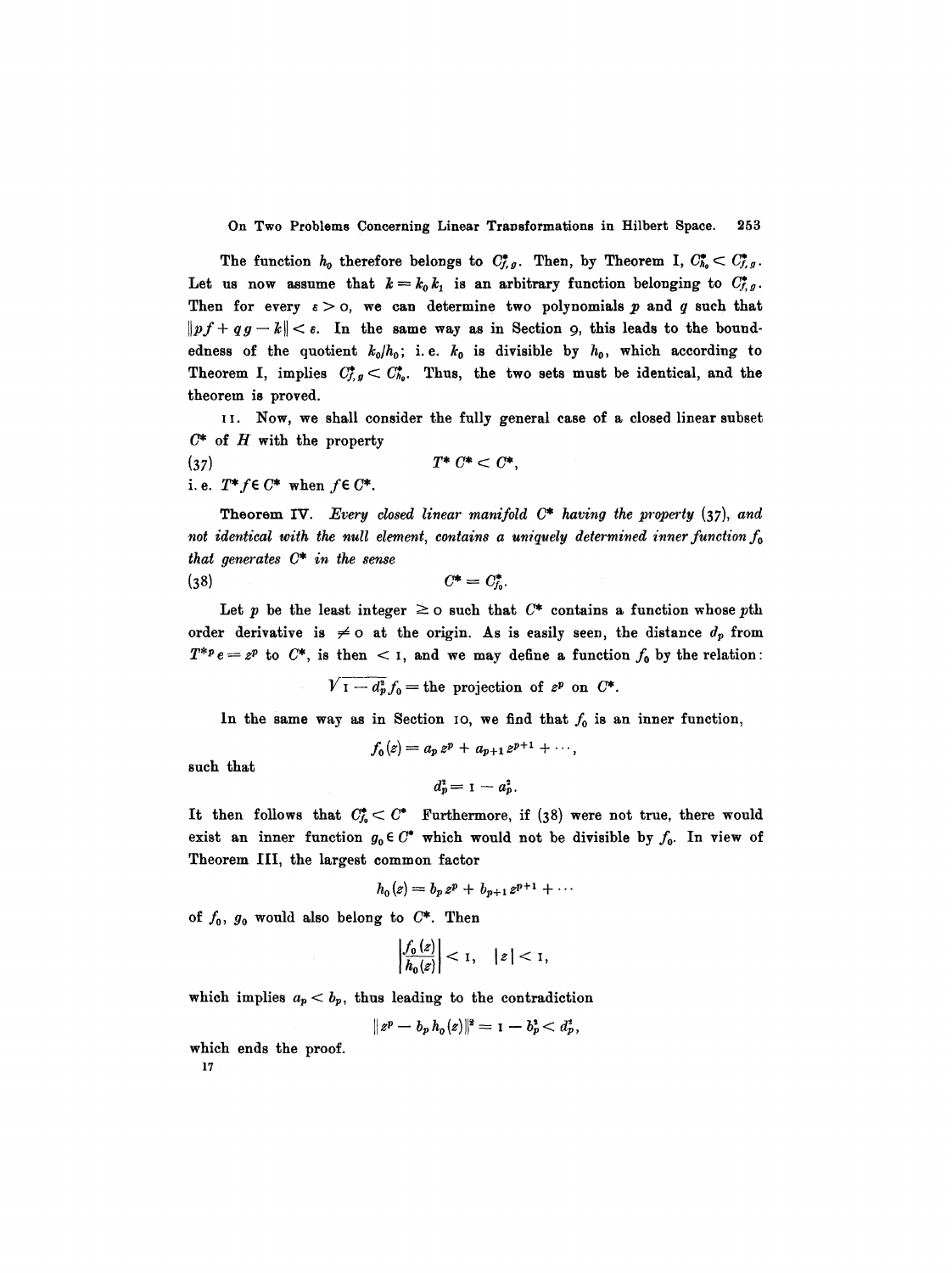From Theorem IV we immediately get the following corrolary which in an essential point is equivalent to the theorem itself: Every non-empty set of inner functions  $\{f_0\}$ , enumerable or not, has a uniquely determined largest common factor  $h_0$  defined by the following properties:  $h_0$  is an inner function which is a divisor of every  $f_0 \in \{f_0\}$ ; whereas every  $k_0$  with this property is a divisor of  $h_0$ .

I2. Regarding the extinction problem, we shall content ourselves with the following result :

Theorem V. Let C be a closed linear subset of H with the property

$$
(39) \t\t T C < C,
$$

*and not identical with the null element. Then C will contain, either at least one eigenelement* 

$$
\varphi_\lambda(z) = \frac{1}{1-\lambda z}, \quad |\lambda| < 1
$$

*or, otherwise, a function of the form* 

(40) 
$$
\psi(z) = 1 - \exp \left\{-\int_0^{2\pi} \frac{1}{1 - z e^{i\theta}} d\mu\right\} \neq 0
$$

*where*  $\mu = \mu(\theta)$  *is a nondecreasing and bounded function whose points of increase form a set of at most zero measure.* 

Let us denote by  $C^*$  the orthogonal complement of C, and let  $f \in C$ ,  $g \in C^*$ . In view of (39), we have,

$$
o = (f, g) = (T^n f, g) = (f, T^{*n} g), \quad n \ge 0
$$

which implies that  $T^* C^* < C^*$ . As the theorem is evident in the case  $C = H$ we can assume that  $C$  is a proper subset of  $H$ , and consequently, that  $C^*$  contains functions  $\neq$  0. According to Theorem IV, there will exist an inner function  $h$  generating  $C^*$ , and the condition

$$
(f, T^{*n}h) = 0, \quad n \ge 0,
$$

is then both necessary and sufficient for f to belong to  $C$ . In particular, an eigenfunction  $\varphi_{\lambda}$  belongs to C when, and only when  $(\varphi_{\lambda}, h) = \circ$ . Putting

$$
h(z)=\sum_0^{\infty}c_n z^n, \quad |z|<1,
$$

we obtain

$$
(h, \varphi_{\lambda}) = \sum_{0}^{\infty} c_{n} \overline{\lambda}^{n} = h(\overline{\lambda}).
$$

Then  $\varphi_{\lambda} \in C$  only when  $h(\lambda) = 0$ .